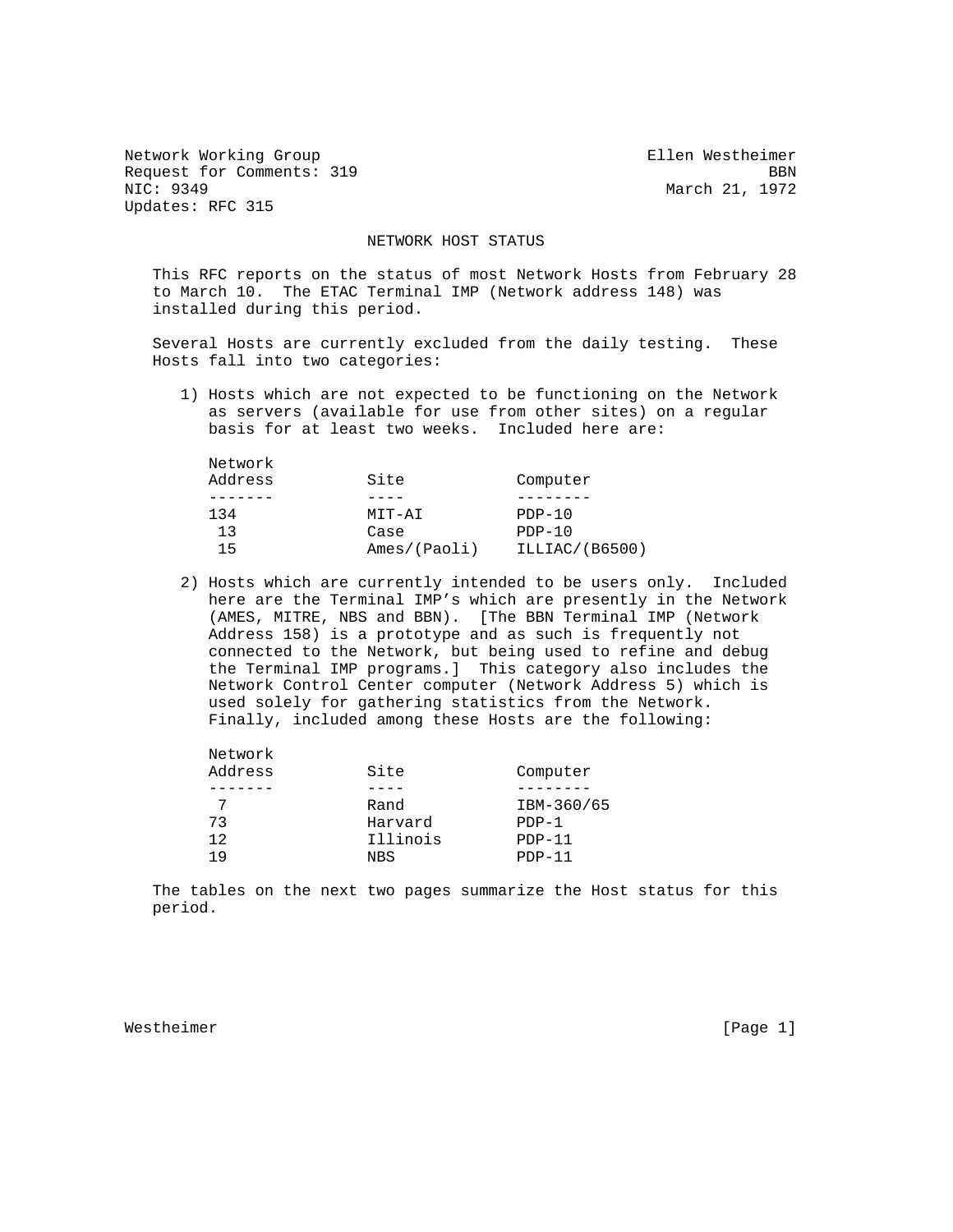| SITE<br>ADDRESS | SITE           | COMPUTER          | STATUS OR PREDICTION            | "STATUS OR<br>PREDICTIONS"<br>OBTAINED FROM |
|-----------------|----------------|-------------------|---------------------------------|---------------------------------------------|
| 1               | <b>UCLA</b>    | SIGMA-7           | Server #Limited                 | Jon Postel                                  |
| 65              | <b>UCLA</b>    | IBM-360/91        | NETRJS now<br>(Telnet in April) | Bob Braden                                  |
| $\overline{2}$  | SRI(NIC)       | $PDP-10$          | Server                          | John Melvin                                 |
| 66              | SRI(AI)        | $PDP-10$          | "Soon"                          | Len Chaiten                                 |
| 3               | <b>UCSB</b>    | IBM-360/75        | Server                          | Jim White                                   |
| 4               | <b>UTAH</b>    | $PDP-10$          | Server                          | Barry Wessler                               |
| $*5$            | BBN (NCC)      | DDP-516           | Never                           | Alex McKenzie                               |
| 69              | BBN (TENEX-A)  | $PDP-10$          | Server                          | Dan Murphy                                  |
| $*133$          | BBN (TENEX-B)  | $PDP-10$          | Server(Exper.)                  | Dan Murphy                                  |
| *158            | <b>BBN</b>     | TIP               | User Only                       |                                             |
|                 |                | (Prototype)       |                                 |                                             |
| 6               | MIT(Multics)   | $H - 645$         | Server                          | Mike Padlipsky                              |
| 70              | MIT(DM)        | $PDP-10$          | Server                          | Bob Bressler                                |
| $*134$          | MIT(AI)        | $PDP-10$          | User Now                        | Jeff Rubin                                  |
| $*7$            | <b>RAND</b>    | IBM-360/65        | User only                       | Eric Harslem                                |
| 71              | <b>RAND</b>    | $PDP-10$          | Server                          | Eric Harslem                                |
| $*8$            | <b>SDC</b>     | IBM-370/155       | Server                          | Bob Long                                    |
| 9               | HARVARD        | $PDP-10$          | Server                          | Bob Sundberg                                |
| $*73$           | <b>HARVARD</b> | $PDP-1$           | User Only                       | Bob Sundberg                                |
| 10              | LINCOLN        | IBM-360/67        | "Soon"                          | Joel Winett                                 |
| 74              | LINCOLN        | $TX-2$            | Server                          | Will Kantrowitz                             |
| 11              | STANFORD       | $PDP-10$          | "Soon"                          | Andy Moorer                                 |
| $*12$           | ILLINOIS       | $PDP-11$          | User Only                       | John Cravits                                |
| $*13$           | CASE           | $PDP-10$          | June                            | Charles Rose                                |
| 14              | CARNEGIE       | $PDP-10$          | "Soon"                          | Hal VanZoeren                               |
| $*15$           | AMES/(PAOLI)   | ILLIAC<br>(B6500) | September                       | John McConnell                              |
| 16              | AMES           | IBM-360/67        | "Soon"                          | Wayne Hathaway                              |
| $*144$          | AMES           | TIP               | User Only                       |                                             |
| $*145$          | MITRE          | TIP               | User Only                       |                                             |
| $*19$           | NBS            | $PDP-11$          | User Only                       | Robert Rosenthal                            |
| $*147$          | <b>NBS</b>     | TIP               | User Only                       |                                             |
| $*148$          | <b>ETAC</b>    | TIP               | User Only                       |                                             |
|                 |                |                   |                                 |                                             |

\*Host not included in daily testing.

 #The NMC is a research site and would like to have prior arrangement with each user.

Westheimer [Page 2]

 $\overline{\phantom{a}}$  ,  $\overline{\phantom{a}}$  ,  $\overline{\phantom{a}}$  ,  $\overline{\phantom{a}}$  ,  $\overline{\phantom{a}}$  ,  $\overline{\phantom{a}}$  ,  $\overline{\phantom{a}}$  ,  $\overline{\phantom{a}}$  ,  $\overline{\phantom{a}}$  ,  $\overline{\phantom{a}}$  ,  $\overline{\phantom{a}}$  ,  $\overline{\phantom{a}}$  ,  $\overline{\phantom{a}}$  ,  $\overline{\phantom{a}}$  ,  $\overline{\phantom{a}}$  ,  $\overline{\phantom{a}}$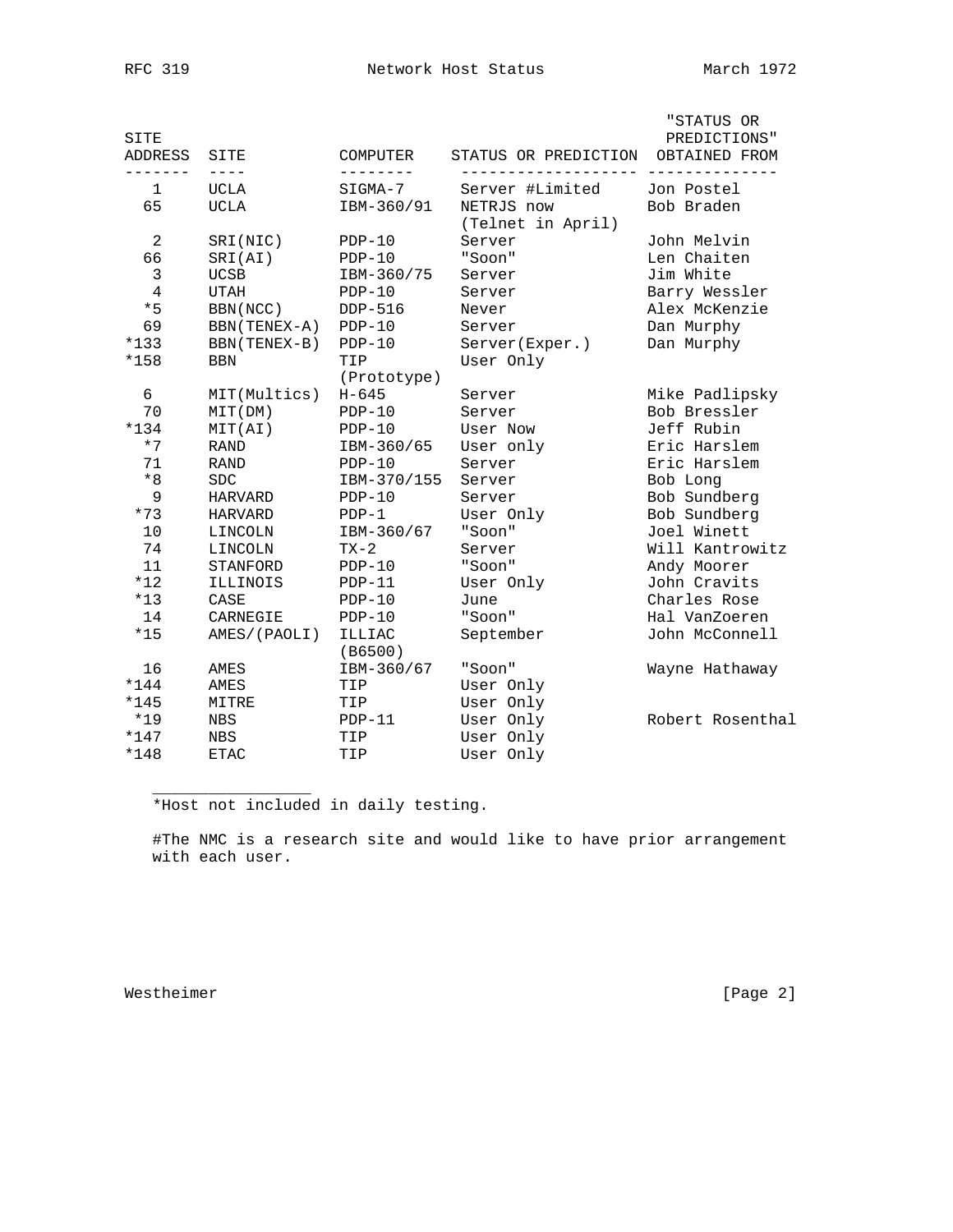| SITE<br>NO.    | SITE                 | DATE AND TIME (EASTERN) |        |        |      |                  |
|----------------|----------------------|-------------------------|--------|--------|------|------------------|
| $- - -$        |                      | 2/28                    | 2/29   | 3/1    | 3/2  | 3/3              |
|                |                      | 1200                    | 1330   | 1100   | 1320 | 1700             |
| 1              | UCLA-NMC             | O                       | O      | #D     | 0    | 0                |
| 65             | UCLA-CCN             | O                       | 0      | #D     | O    | O                |
| $\overline{2}$ | SRI-ARC              | O                       | 0      | #D     | Т    | D                |
| 66             | SRI-AI               | D                       | D      | D      | D    | D                |
| 3              | UCSB-MOD75           | O                       | O      | 0      | O    | O                |
| 4              | UTAH-10              | O                       | O      | #D     | 0    | O                |
| 69             | BBN-TENEX            | O                       | O      | O      | 0    | O                |
| 133            | <b>BBN-TENEXB</b>    | #D                      | #D     | O      | #D   | $\pm \mathrm{T}$ |
| 6              | MIT-Multics          | 0                       | 0      | O      | 0    | O                |
| 70             | MIT-DMCG             | $\circ$                 | Η      | D      | O    | O                |
| 71             | RAND-CSG             | $\circ$                 | т      | O      | O    | D                |
| 8              | SDC-ADEPT            | #D                      | #D     | #D     | #D   | #D               |
| 9              | HARVARD-10           | O                       | #D     | т      | О    | O                |
| 10             | $L.L.-67$            | Η                       | Η      | т      | н    | Η                |
| 74             | $L.L.-TX-2$          | O                       | O      | #D     | т    | O                |
| 11             | $SU-AI$              | D                       | D      | D      | D    | D                |
| 14             | $CMU-10$             | Η                       | D      | D      | н    | D                |
| 16             | $AMES-67$            | D                       | D      | D      | D    | D                |
| SITE           |                      |                         |        |        |      |                  |
| NO.            | SITE                 | DATE AND TIME (EASTERN) |        |        |      |                  |
| $- - - -$      | $- - - -$            |                         |        |        |      |                  |
|                |                      | 3/6                     | 3/7    | 3/8    | 3/9  | 3/10             |
|                |                      | 1530                    | 1600   | 1430   | 1400 | 1700             |
| 1<br>65        | UCLA-NMC             | 0                       | 0      | 0      | 0    | #D               |
| $\overline{a}$ | UCLA-CCN             | D                       | 0      | O      | 0    | 0                |
|                | SRI-ARC              | O                       | O      | Η      | D    | O                |
| 66<br>3        | SRI-AI<br>UCSB-MOD75 | D<br>O                  | D<br>O | D<br>0 | D    | D<br>O           |
|                |                      |                         |        |        | 0    |                  |
| 4              | UTAH-10              | O                       | O      | O      | O    | O                |
| 69             | BBN-TENEX            | D                       | 0      | O      | 0    | O                |
| 133            | BBN-TENEXB           | #D                      | #D     | #D     | #D   | #D               |
| 6              | MIT-Multics          | O                       | O      | D      | D    | O                |
| 70             | MIT-DMCG             | D                       | D      | O      | O    | O                |
| 71             | RAND-CSG             | D                       | D      | 0      | O    | O                |
| 8              | SDC-ADEPT            | #D                      | #D     | #D     | #D   | D                |
| 9              | HARVARD-10           | O                       | O      | O      | O    | $\circ$          |
| $10$           | $L.L.-67$            | Η                       | D      | Η      | Η    | Η                |
| 74             | $L.L.-TX-2$          | $\circ$                 | O      | #D     | O    | $\bigcirc$       |
| 11             | $SU-AI$              | D                       | D      | D      | D    | $\mathbb D$      |
| 14             | $CMU-10$             | D                       | D      | D      | D    | D                |
| 16             | $AMES-67$            | D                       | D      | D      | D    | D                |

Westheimer [Page 3]